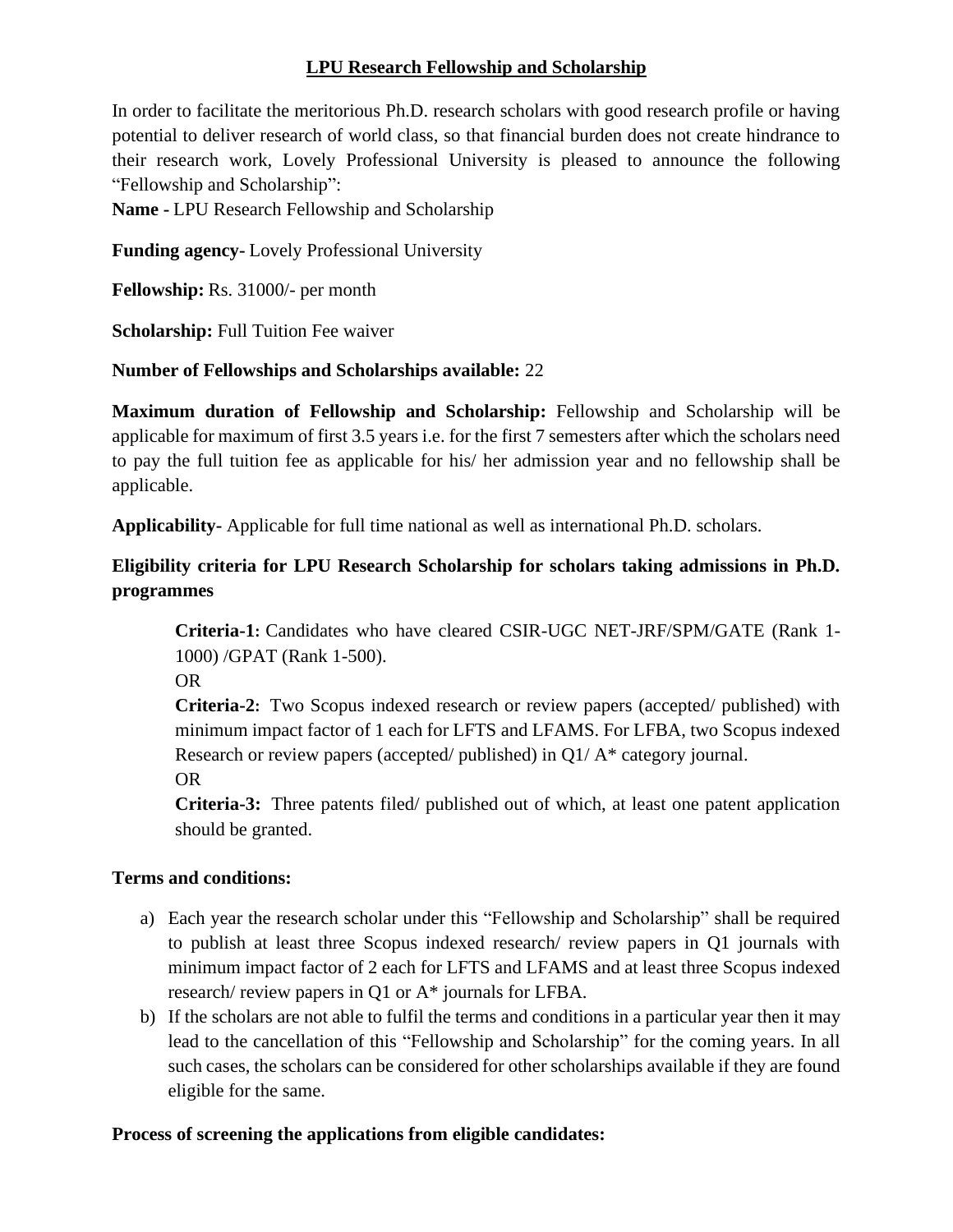In case where the eligible candidates for the said scholarship are more than the number of scholarships offered, the screening of applications shall be done as follows:

**Process for screening of applications:** While screening of the applications, following parameters along with the proposed marks to be considered for the screening of the applications:

| S.<br>No.      | <b>Parameter</b>                                                                                  | <b>Marks distribution</b>                                                                                                                | <b>Total</b><br><b>Marks</b> |
|----------------|---------------------------------------------------------------------------------------------------|------------------------------------------------------------------------------------------------------------------------------------------|------------------------------|
| $\mathbf{1}$   | Fulfillment of eligibility criteria                                                               | Fulfillment of either of the eligibility<br>criteria 1, 2 or 3                                                                           | 25                           |
| $\overline{2}$ | H index                                                                                           | <b>H</b> index<br><b>Marks</b><br>$>= 3$<br>15<br>$\sqrt{2}$<br>10<br>$\mathbf{1}$<br>5                                                  | 15                           |
| 3              | <b>Cumulative Impact Factor</b>                                                                   | <b>Cumulative Impact Factor</b><br><b>Marks</b><br>>4<br>15<br>$3 - 4$<br>10<br>$1 - 2$<br>5                                             | 15                           |
| $\overline{4}$ | Granted patent                                                                                    | <b>Number of Grants</b><br><b>Marks</b><br>$>= 2$<br>10<br>5<br>1                                                                        | 10                           |
| 5              | Number of publications in<br>scopus / WOS/NAAS (rating<br>greater than 5)/ A* indexed<br>journals | <b>Number of publications</b><br><b>Marks</b><br>>4<br>15<br>$3 - 4$<br>10<br>$1 - 2$<br>05                                              | 15                           |
| 6              | Candidates having high CGPA/<br>Percentage of marks in their PG<br>level program                  | <b>CGPA</b><br><b>Marks</b><br>$%$ Age<br>$>= 9.5$<br>Above 95<br>10<br>$9.0 - 9.49$<br>$90 - 94.9$<br>05<br>Below 90<br>< 9.0<br>00     | 10                           |
| $\overline{7}$ | Candidates having high CGPA/<br>Percentage of marks in their UG<br>level program                  | <b>CGPA</b><br><b>Marks</b><br>$%$ Age<br>$>= 9.5$<br>Above 95<br>10<br>$9.0 - 9.49$<br>$90 - 94.9$<br>05<br>< 9.0<br>Below 90<br>$00\,$ | 10                           |
|                | <b>Total marks</b>                                                                                |                                                                                                                                          | <b>100</b>                   |